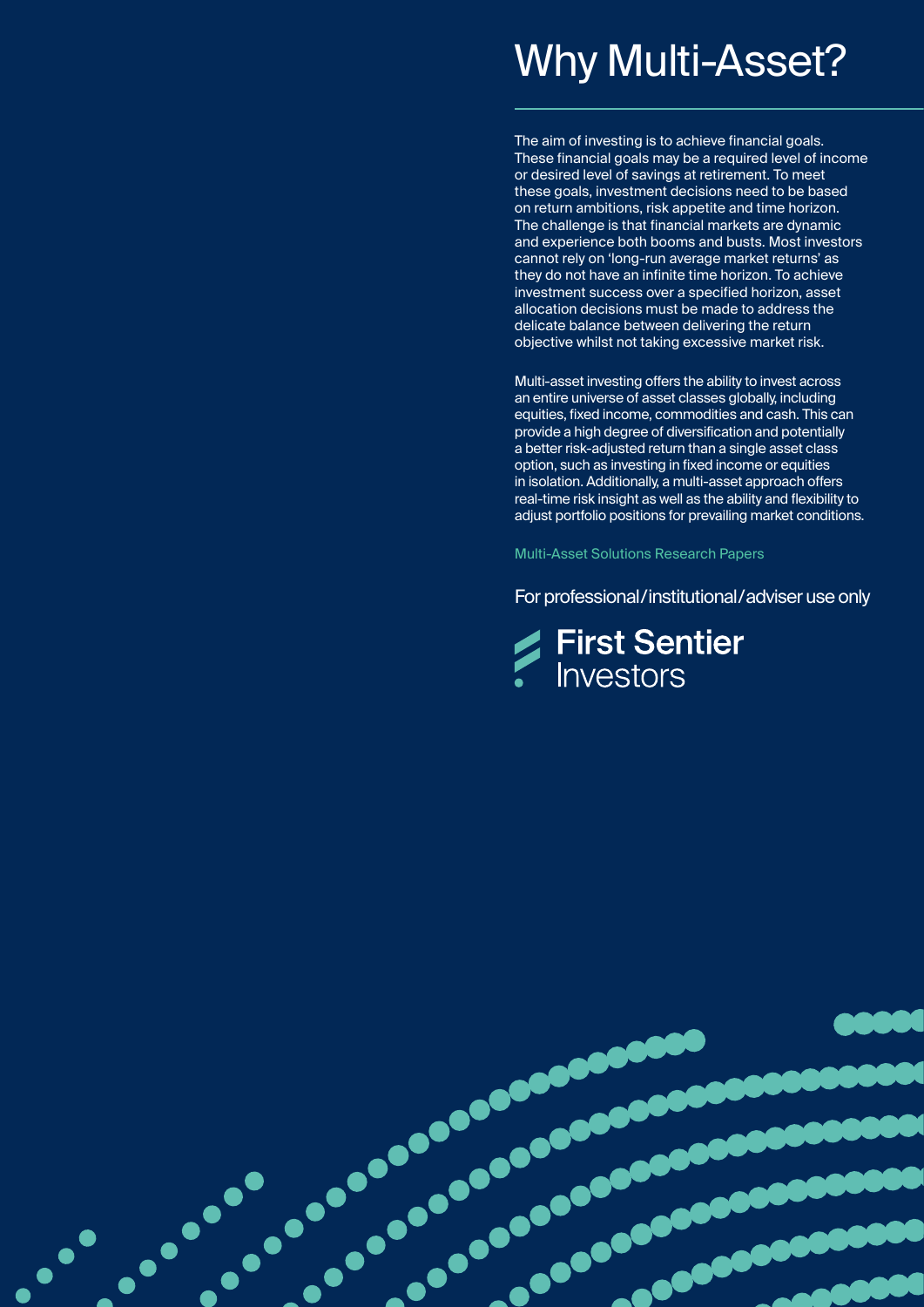# RISK FACTORS

This is a financial promotion for the First Sentier Multi-Asset strategy. This information is for professional clients only in the UK and EEA and elsewhere where lawful. Investing involves certain risks including:

The value of investments and any income from them may go down as well as up and are not guaranteed. Investors may get back significantly less than the original amount invested.

Currency risk: the Fund invests in assets which are denominated in other currencies; changes in exchange rates will affect the value of the Fund and could create losses. Currency control decisions made by governments could affect the value of the Fund's investments and could cause the Fund to defer or suspend redemptions of its shares.

Emerging market risk: Emerging markets tend to be more sensitive to economic and political conditions than developed markets. Other factors include greater liquidity risk, restrictions on investment or transfer of assets, failed/delayed settlement and difficulties valuing securities.

Derivative risk: derivatives are sensitive to changes in the value of the underlying asset(s) and/or the level of the rate(s) from which they derive their value. A small movement in the value of the assets or rates may result in gains or losses that are greater than the amount the Fund has invested in derivative transactions, which may have a significant impact on the value of the Fund.

Credit risk: the issuers of bonds or similar investments that the Fund buys may get into financial difficulty and may not pay income or repay capital to the Fund when due.

Interest rate risk: bond prices have an inverse relationship with interest rates such that when interest rates rise, bonds may fall in value. Rising interest rates may cause the value of your investment to fall.

Charges to capital risk: The fees and expenses may be charged against the capital property. Deducting expenses from capital reduces the potential for capital growth.

For a full description of the terms of investment and the risks please see the Prospectus and Key Investor Information Document for each Fund.

If you are in any doubt as to the suitability of our funds for your investment needs, please seek investment advice.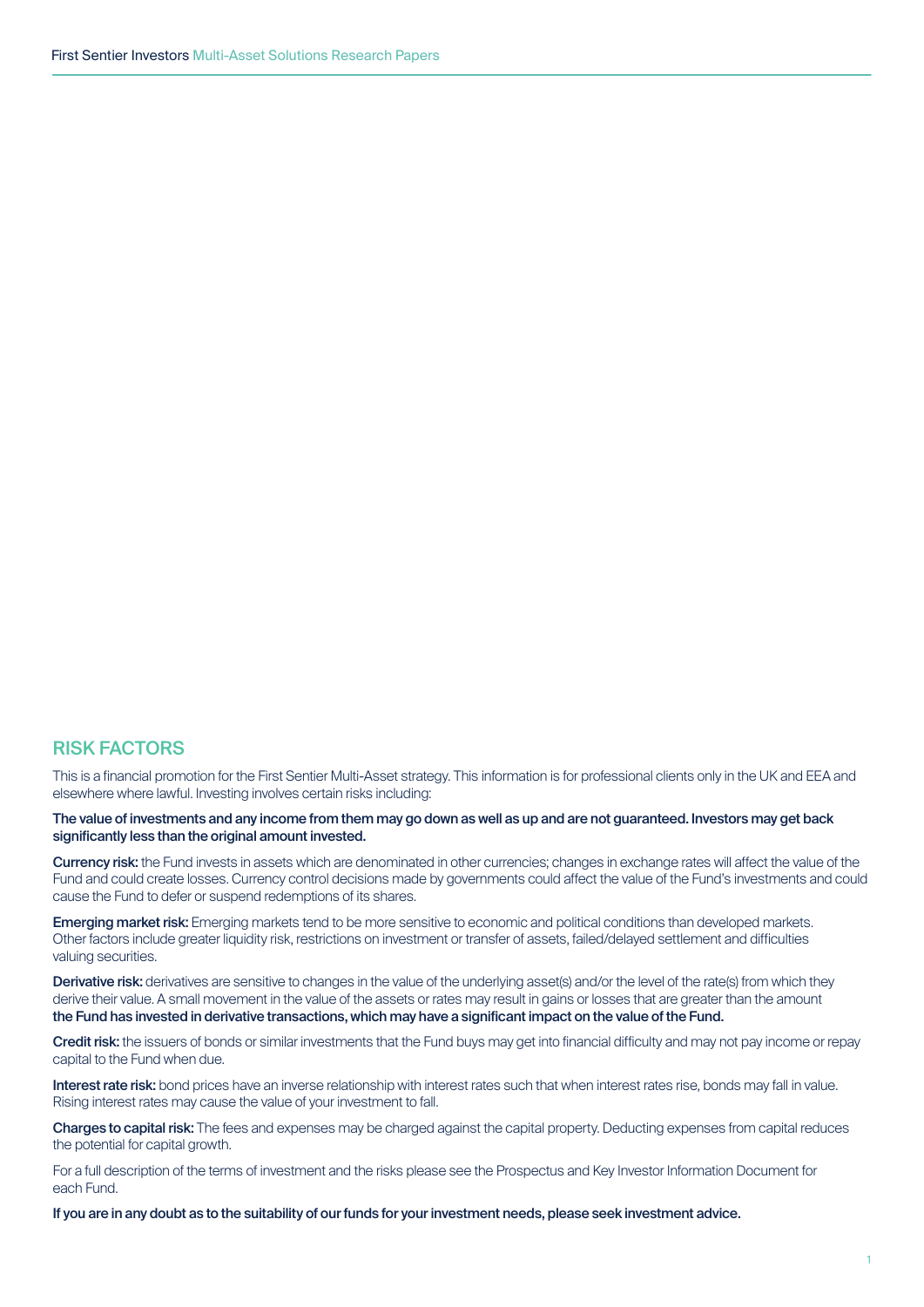Over the last one hundred years, there have been large dispersions between returns of various asset classes. In general, equities have returned more than bonds, but with much higher volatility.

# What is a Multi-Asset Investment?

The four main asset classes are equities, fixed income (bonds), commodities, and cash. Each asset class provides different investment characteristics which respond differently in any given market environment. Multi-asset investing is the process of allocating asset classes into one portfolio to maximise the probability of meeting investment goals.

# What Can History Teach Us?

Modern portfolio theory started when Markowitz (1952, 1959) came up with his famous mean-variance optimisation of a portfolio by breaking it down into two factors: expected return and risk. The assumption, furthered by Tobin (1958), Sharpe (1964), Lintner (1965), and Mossin (1966), was that investors will want to minimise risk for any given level of expected return, but also that it is the portfolio risk that matters, and not the risk of each security. This means that investors will want to be compensated with higher returns for taking additional risk, or will expect to receive a lower return if they are risk averse.

Over the last one hundred years, there have been large dispersions between returns of various asset classes. In general, equities have returned more than bonds, but with much higher volatility.

For most investors, it is the real (inflation-adjusted) return that matters, as we want our investments to keep up with inflation and provide a return on top of that. Starting in 1920, the annual real returns and annual volatilities for some large asset classes are shown below:

#### Asset Characteristics: 1920 - 2020

| Asset                     | <b>Real Return</b> | Volatility |
|---------------------------|--------------------|------------|
| <b>US Equities</b>        | 7.5                | 19.5       |
| <b>World Equities</b>     | 5.9                | 17.9       |
| <b>US IG Credit</b>       | 3.4                | 6.2        |
| <b>US Bonds</b>           | 2.5                | 8.2        |
| <b>Global Gov't Bonds</b> | 2.0                | 8.2        |
| Gold                      | 2.0                | 21.5       |
| <b>US Cash</b>            | 0.8                | 3.0        |
| <b>Commodities</b>        | $-1.0$             | 17.6       |

Local currency returns, numbers in %. Volatility is nominal.

All data annualised to establish comparability. US CPI is used to deflate nominal returns to real returns.

Global Gov't Bonds data starts in 1923, World Equities data starts in 1925.

Sources: GFD, Bloomberg, First Sentier Investors, as at 31 December 2020.

Past performance is not indicative of future performance.

Since 1920, US Equities have returned 7.5% annually above the rate of inflation. This means that a \$100 investment, retaining the purchasing power in 1920, would have yielded \$143,110 over 101 years.<sup>1</sup> A corresponding investment in US Bonds, with only a return of 2.5% annually over inflation, would have returned only \$1,086.<sup>2</sup>

<sup>1.</sup> The investment in 1920 of \$100 would be worth \$1,973,667 at the end of 2020. Removing the impact of inflation over the period, it is the equivalent of \$143,210 in the purchasing power of 1920

<sup>2.</sup> The investment in 1920 of \$100 would be worth \$16,341 at the end of 2020. Removing the impact of inflation over the period, it is the equivalent of \$1,186 in the purchasing power of 1920.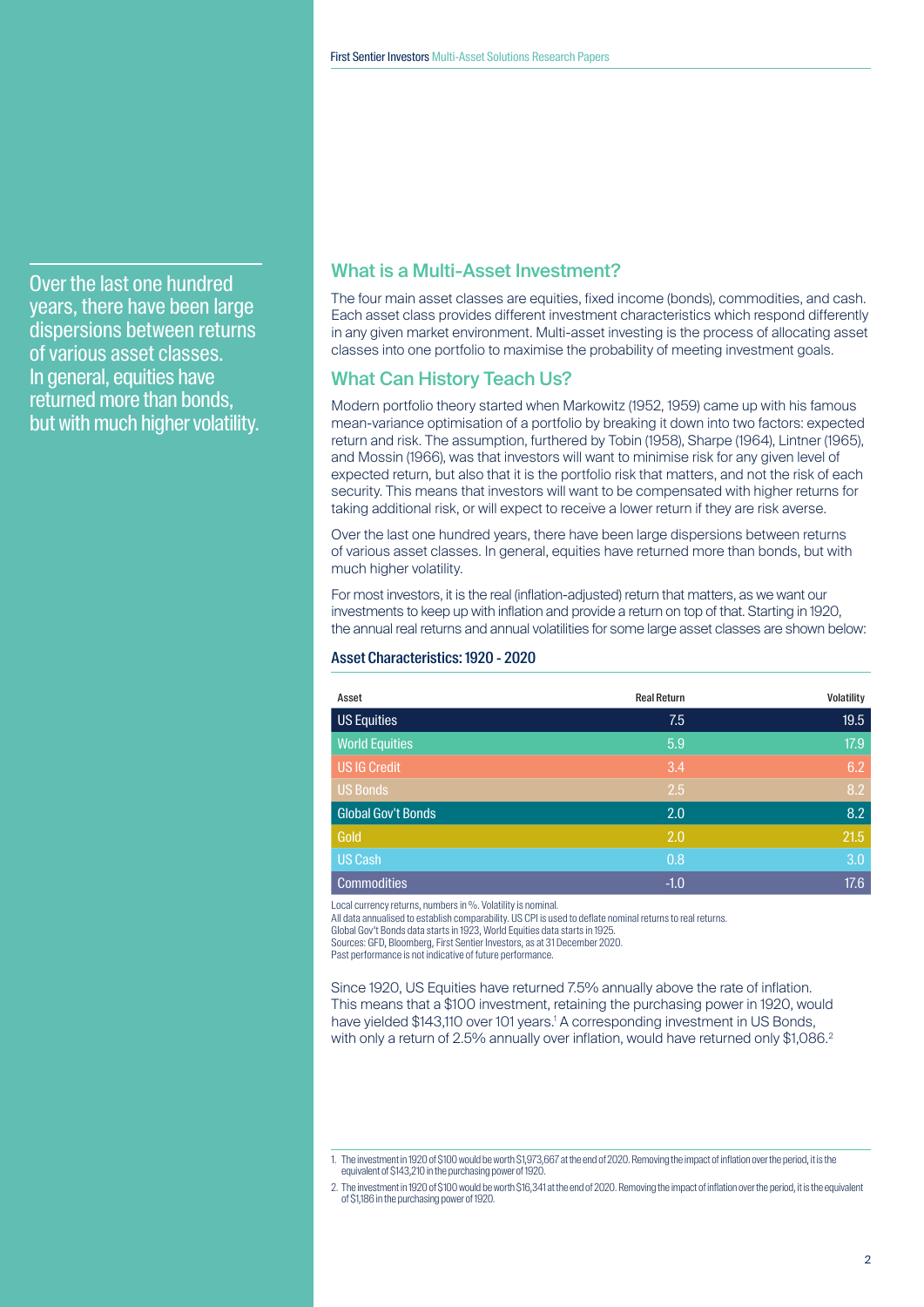Looking at it like this, one can be forgiven for thinking, "why would I buy anything but equities?" Well, the answer is that investors have varying investment timeframes and goals. While long term returns are important, so is the volatility and potential loss incurred by an investment, within a shorter timeframe. If we drill into real returns per decade, and sort it by the best returning asset class at the top to the lowest at the bottom, it is clear that equities appear both at the top and the bottom, while fixed income is usually in the middle.

#### Yearly Real Returns (%)

| $1920s*$ | 1930s | 1940s  | 1950s  | 1960s   | 1970s  | 1980s  | 1990s  | 2000s  | 2010 <sub>s</sub> | $2020s^{\hat{ }}$ | <b>US Cash</b>            |
|----------|-------|--------|--------|---------|--------|--------|--------|--------|-------------------|-------------------|---------------------------|
| 18.5     | 7.6   | 3.4    | 16.7   | 5.1     | 23.2   | 14.1   | 14.8   | 11.5   | 11.6              | 22.7              | <b>US Bonds</b>           |
| 15.9     | 7.6   | 0.5    | 16.6   | 4.4     | 2.9    | 11.8   | 8.8    | 6.3    | 8.1               | 16.8              | <b>US Equities</b>        |
| 7.1      | 6.3   | $-2.2$ | $-0.2$ | $1.5\,$ | $-0.2$ | 7.9    | 5.8    | 5.3    | 4.0               | 15.3              | <b>USIG Credit</b>        |
| 7.0      | 6.0   | $-2.6$ | $-0.4$ | 0.2     | $-0.4$ | 7.3    | 5.2    | 3.8    | 2.6               | 10.8              |                           |
| 6.6      | 2.7   | $-2.6$ | $-0.6$ | 0.1     | $-0.8$ | 7.0    | 4.9    | 3.1    | 2.1               | 7.9               | <b>Commodities</b>        |
| 4.9      | 2.5   | $-3.7$ | $-1.6$ | $-0.2$  | $-0.9$ | 3.8    | 2.0    | 0.2    | 1.6               | 7.7               | <b>World Equities</b>     |
| 0.9      | 1.6   | $-4.6$ | $-1.8$ | $-2.2$  | $-1.2$ | $-6.8$ | $-3.9$ | $-2.2$ | $-1.2$            | 6.6 <sub>1</sub>  | <b>Global Gov't Bonds</b> |
| $-3.4$   | 1.4   | $-7.9$ | $-3.5$ | $-2.4$  | $-1.5$ | $-7.6$ | $-6.8$ | $-3.4$ | $-3.1$            | $-0.8$            | Gold                      |

Local currency returns, numbers in %.

All data annualised to establish comparability. US CPI is used to deflate nominal returns to real returns. \* Global Gov't Bonds data starts in 1923, World Equities data starts in 1925.

^ Contains 1 year (2020).

Sources: GFD, Bloomberg, First Sentier Investors, as at 31 December 2020.

Past performance is not indicative of future performance.

The boxes under the bold white line are where an asset class experienced negative real returns – one can see the importance of not relying on a single return driver. For example, while US Equities had real returns of 16.7% a year in the 1950s, the 1970s were marked by high inflation, eroding the value of investments in real terms and US Equities had annualised real returns of -1.5%.

World Equities presented throughout this article includes all countries, including the US. As an example, US represents approximately 56% of total market capitalisation of the MSCI All Countries World Index.<sup>3</sup>

Each investor has differing timeframes as they move through varying stages of life, though. If we zoom in on returns since 2006, an equally volatile picture emerges, but with different asset classes on top.

#### Asset Characteristics: 2006 - 2020

| Asset                     | <b>Real Return</b> | Volatility |
|---------------------------|--------------------|------------|
| <b>US Equities</b>        | 7.8                | 16.5       |
| Gold                      | 7.7                | 15.8       |
| <b>World Equities</b>     | 5.9                | 17.7       |
| <b>EM Equities</b>        | 5.0                | 30.0       |
| <b>US IG Credit</b>       | 4.2                | 5.9        |
| <b>US Bonds</b>           | 2.6                | 7.9        |
| <b>Global Gov't Bonds</b> | 2.0                | 4.9        |
| <b>Commodities</b>        | 0.0                | 16.1       |
| <b>US Cash</b>            | $-0.7$             | 1.6        |

Local currency returns, numbers in %. Volatility is nominal.

All data annualised to establish comparability. US CPI is used to deflate nominal returns to real returns.

Sources: GFD, Bloomberg, First Sentier Investors, as at 31 December 2020.

Past performance is not indicative of future performance.

3. An index designed to track performance of large- and mid-cap global stocks across developed and emerging markets. Source: Bloomberg, as at 31 December 2020.

While long term returns are important, so is the volatility and potential loss incurred by an investment, within a shorter timeframe.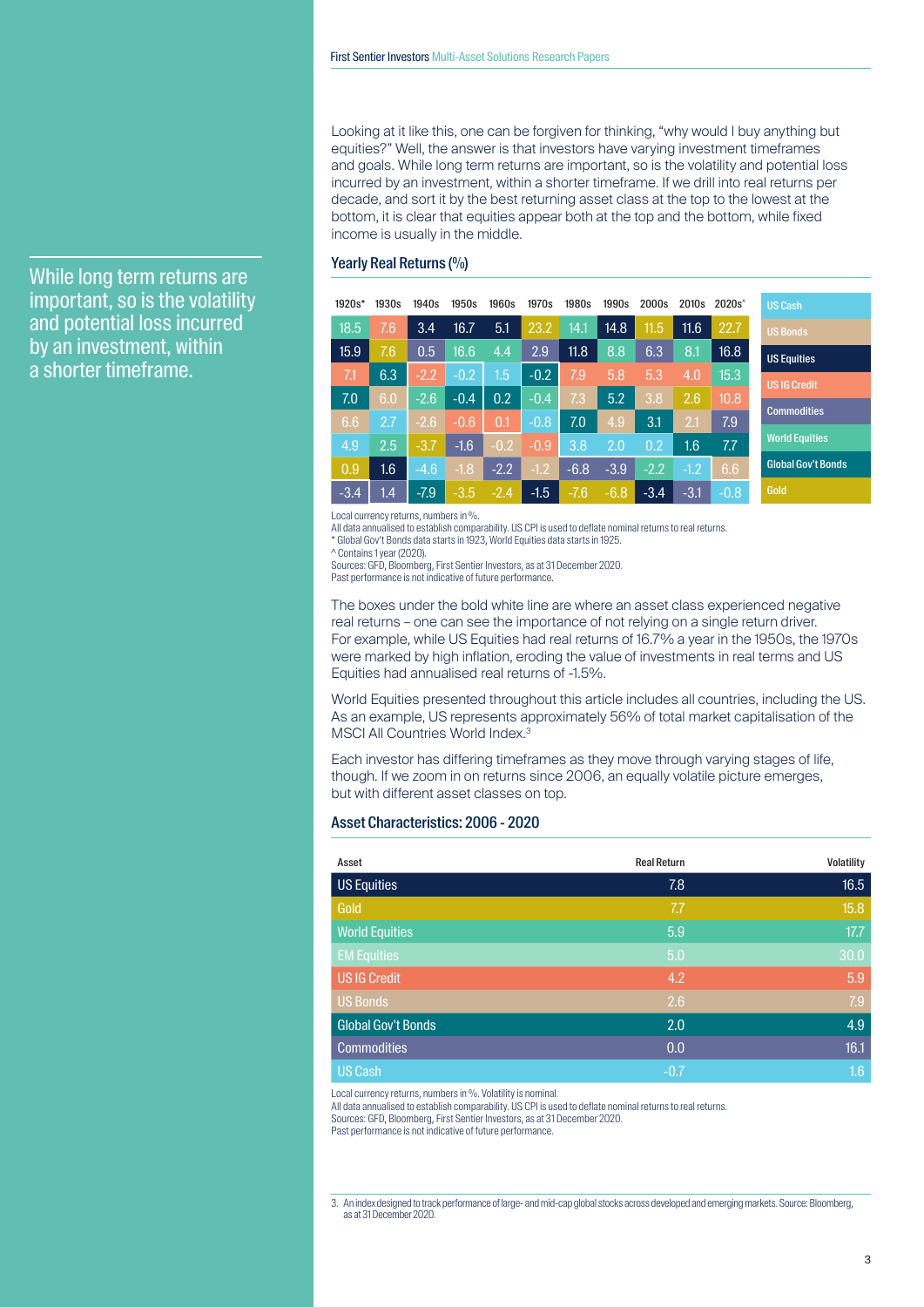It is clear that no single asset class consistently outperforms year after year and that return dispersions are large; thus diversification is the key to narrowing the return distribution on a portfolio level.

Twelve years on since the financial crisis of 2008 and the ensuing Great Recession, economies have largely recovered. Equities is still for the most part the better performer than bonds in multiple years, but it does reinforce the importance of owning multiple asset classes. Here are the ranked returns of the same asset classes as before, but on an annual basis.

#### Yearly Real Returns (%)

| 2006   | 2007              | 2008    | 2009    | 2010   | 2011    | 2012   | 2013        | 2014   | 2015            | 2016         | 2017              | 2018    | 2019   | 2020   |
|--------|-------------------|---------|---------|--------|---------|--------|-------------|--------|-----------------|--------------|-------------------|---------|--------|--------|
| 29.2   | 34.2              | 20.1    | 74.2    | 28.0   | 13.5    | 16.6   | $30.4$ 12.8 |        | 0.6             | 17.1         | 34.9              | $-0.1$  | 28.5   | 22.7   |
| 20.0   | 25.8              | 13.3    | 29.9    | 27.6   | 11.0    | 14.5   | 25.5        | 10.8   | 0.5             | 9.7          | 22.0              | $-1.0$  | 24.5   | 17.2   |
| 17.7   | $\overline{15.8}$ | 5.3     | 27.3    | 17.5   | 7.0     | 14.0   | $-1.4$      | 10.0   | 0.5             | 9.5          | $\overline{19.3}$ | $-3.1$  | 16.2   | 16.8   |
| 12.9   | 6.5               | 1.2     | 23.1    | 13.4   | 4.9     | 5.2    | $-3.7$      | 4.7    | $-0.2$          | 8.6          | 11.2              | $-3.5$  | 16.2   | 15.3   |
| 10.7   | 6.2               | $-7.6$  | 21.5    | 10.7   | $-0.8$  | 2.7    | $-4.2$      | 2.9    | $-0.7$          | 5.1          | 5.8               | $-3.9$  | 12.2   | 10.8   |
| 3.3    | 5.3               | $-23.8$ | 5.0     | 71     | $-2.8$  | 2.1    | $-4.5$      | $-0.7$ | $-1.4$          | 0.7          | 5.2               | $-6.2$  | 5.2    | 7.9    |
| 2.4    | 1.4               | $-37.1$ | $-2.5$  | 5.8    | $-7.7$  | 1.0    | $-9.8$      | $-2.5$ | $-11.0$         | $-0.6$       | 0.2               | $-8.8$  | 4.5    | 7.7    |
| 1.6    | 0.6               | $-40.4$ | $-2.6$  | 4.6    | $-13.1$ | $-1.6$ | $-9.9$      | $-2.7$ | $-15.2$         | $-1.7$       | $-1.3$            | $-10.6$ | 4.5    | 6.6    |
| $-0.3$ | 0.4               | $-53.2$ | $-12.1$ | $-1.3$ | $-20.5$ | $-3.2$ | $-29.1$     |        | $-12.6$ $-15.8$ | $-1.8$       | $-2.1$            | $-15.9$ | $-0.1$ | $-0.8$ |
|        |                   |         |         |        |         |        |             |        | <b>World</b>    | Global Gov't |                   |         |        |        |

US Cash US Bonds US Equities US IG Credit Commoditie **Equities** 

Local currency returns, numbers in %.

All data annualised to establish comparability. US CPI is used to deflate nominal returns to real returns. Sources: GFD, Bloomberg, First Sentier Investors, as at 31 December 2020.

Past performance is not indicative of future performance.

US Equities are highlighted here – there are many good years, but the volatility of returns is high. It is clear that no single asset class consistently outperforms year after year and that return dispersions are large; thus diversification is the key to narrowing the return distribution on a portfolio level.

Looking at historical long-term risk-return characteristics of various asset classes, they do fit loosely where we would expect according to theory – the higher the volatility, the higher the historical return (except Commodities).<sup>4</sup>

## Historical Risk-Return Characteristics: 1920 - 2020



All data annualised to establish comparability. US CPI is used to deflate nominal returns to real returns. Sources: GFD, Bloomberg, First Sentier Investors, as at 31 December 2020. Past performance is not indicative of future performance.

4. We have shown real returns here, but the picture is the same with nominal returns.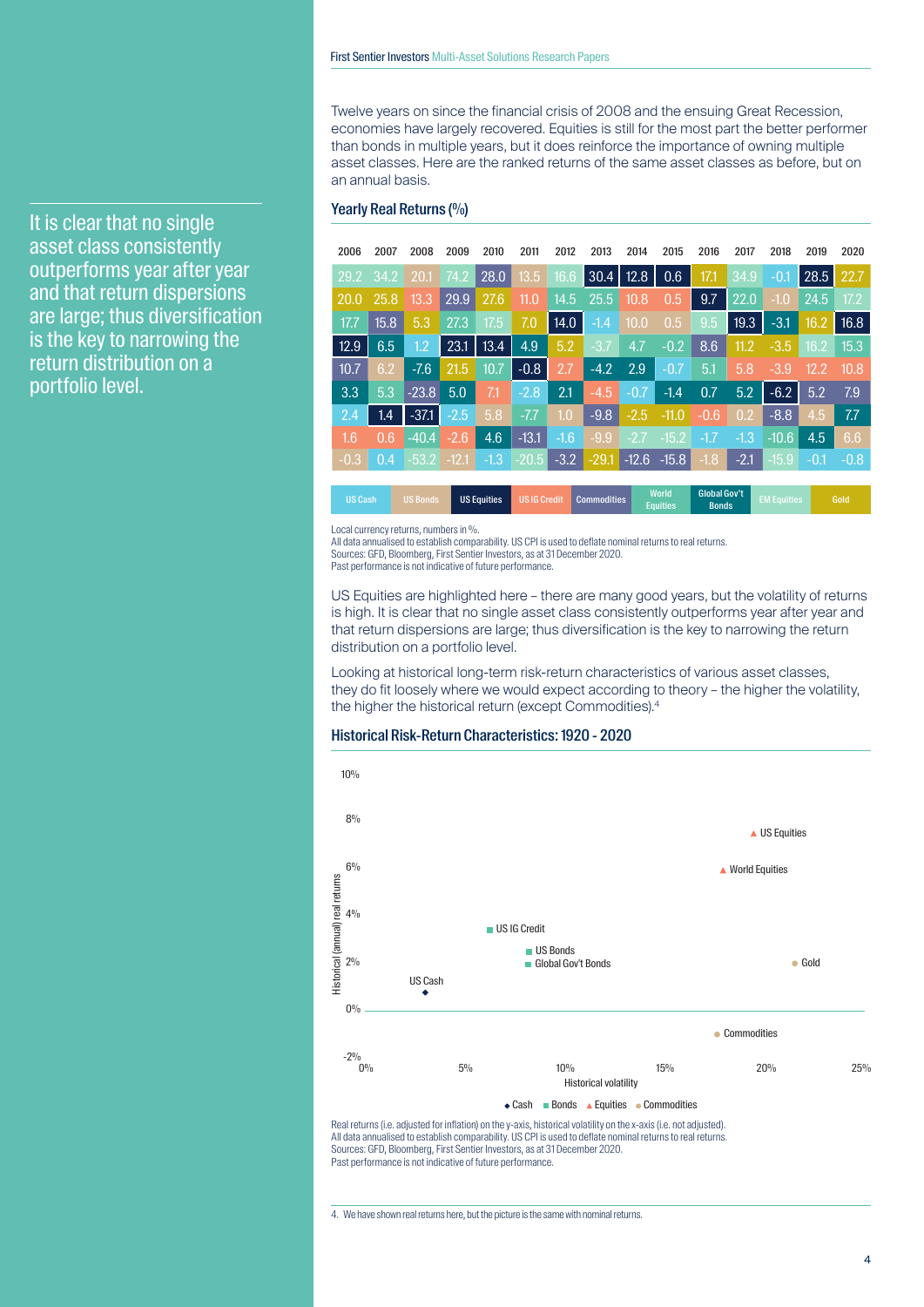# Survivorship Bias is Dangerous: Russia, 1917

Most financial analyses have taken the US as a starting point, because that is where the great majority of capital and universities are situated. The question becomes: is the US representative of the investible landscape today, and will it continue to be going forward? Probably not. US asset markets have been the best performer – both in nominal, real, and risk-adjusted returns – over the last hundred years. Using them as a base case means a heavy concentration of survivorship bias in an investor's portfolio.

To make our point, we turn back in time. The following chart shows equity market returns in Russia from 1865 to 1917. Their stock market had had a good run for fifty years until it was closed in 1914 as World War I started. The Bolsheviks took power after the abdication of Emperor Nicholas II and re-opened the stock market, which experienced a brief rally before dropping to zero as every equity holder was expropriated. If you had your money in Russian equities in 1917, you would have lost everything.<sup>5</sup> Complete disaster is not usually part of the distributions - but they should be. Making sure that an investor's portfolio is truly diversified – and not just assuming that the past will represent the future – is paramount, as there is the risk that the equity markets that have done well are just the last man standing.



#### Equity Returns in the 52 Years Before the Russian Revolution

Sources: GFD, First Sentier Investors, as at 31 December 2020. Past performance is not indicative of future performance.

<sup>5.</sup> The same was the case in Shanghai in 1949 after the communist takeover; all stocks were expropriated and became worthless.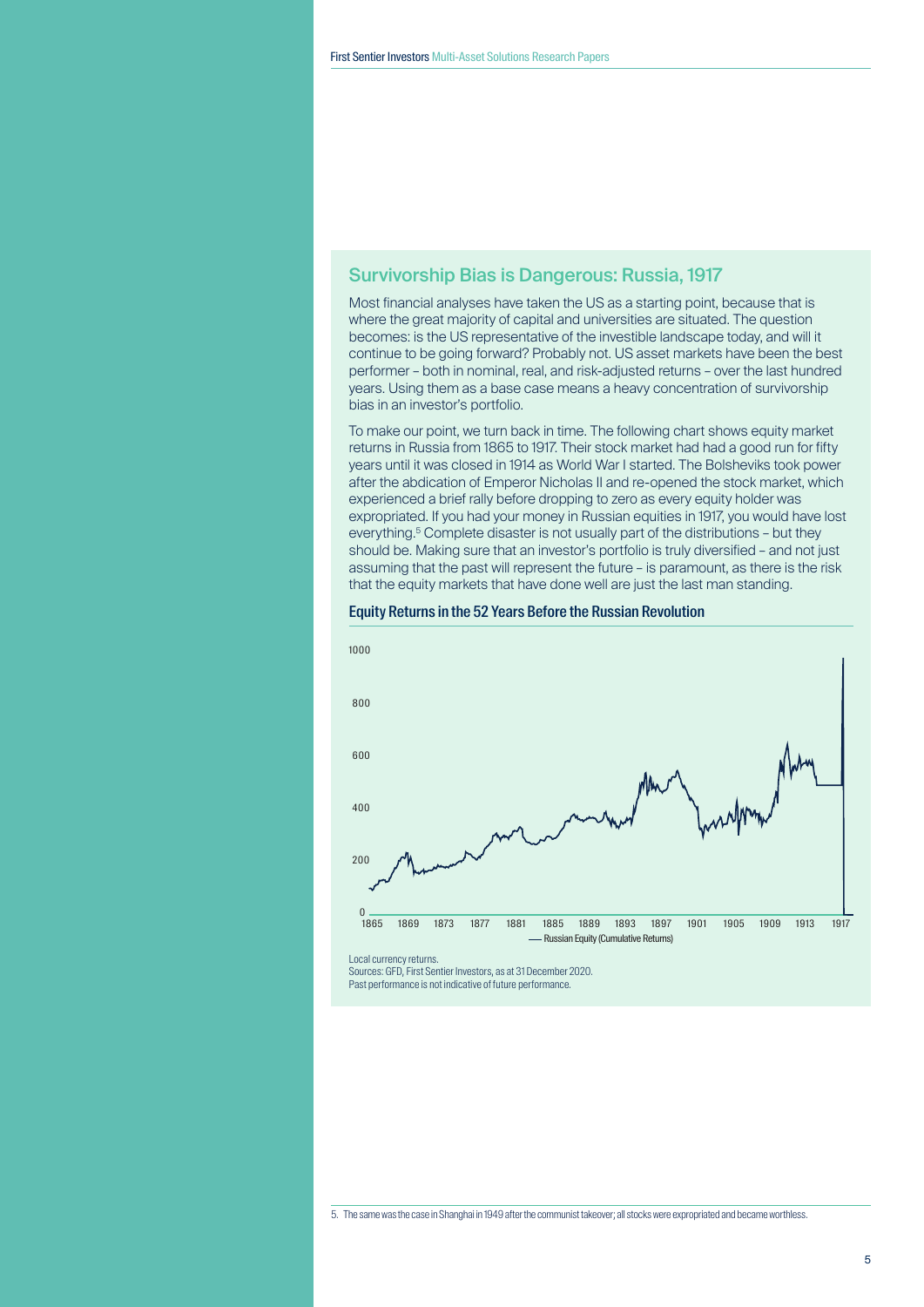# Correlations are dynamic and change over time.

If correlations change, a static portfolio is vulnerable.

# Assumptions and Correlations Matter

To build portfolios in the Markowitz sense, many assumptions are needed. The most important ones are for expected returns, volatilities, and the covariance between assets – whether they will hold, or how they will be different.<sup>6</sup> Markowitz (1952, 1959) asset allocation theory assumes returns, volatilities and correlations are stable, but this is not how the real-world works. Correlations are dynamic and change over time. This is illustrated in the chart below which depicts the correlation between equities and bonds. It has ranged from -0.86 to 0.90 on a rolling 10-year rolling basis for the US. Throughout most of history, US Bonds and US Equities were positively correlated, meaning that they moved up or down together. The last 20 years, in that regard, is an anomaly, as bonds and equities have been negatively correlated (when equities go down, bonds go up). This made it somewhat easier to be diversified, as a 60% equity and 40% bond portfolio performed well on a risk-adjusted basis. If correlations change, a static portfolio is vulnerable.

#### 10-year Rolling Correlation, Yearly Returns



Sources: GFD, Bloomberg, First Sentier Investors, as at 31 December 2020. Past performance is not indicative of future performance.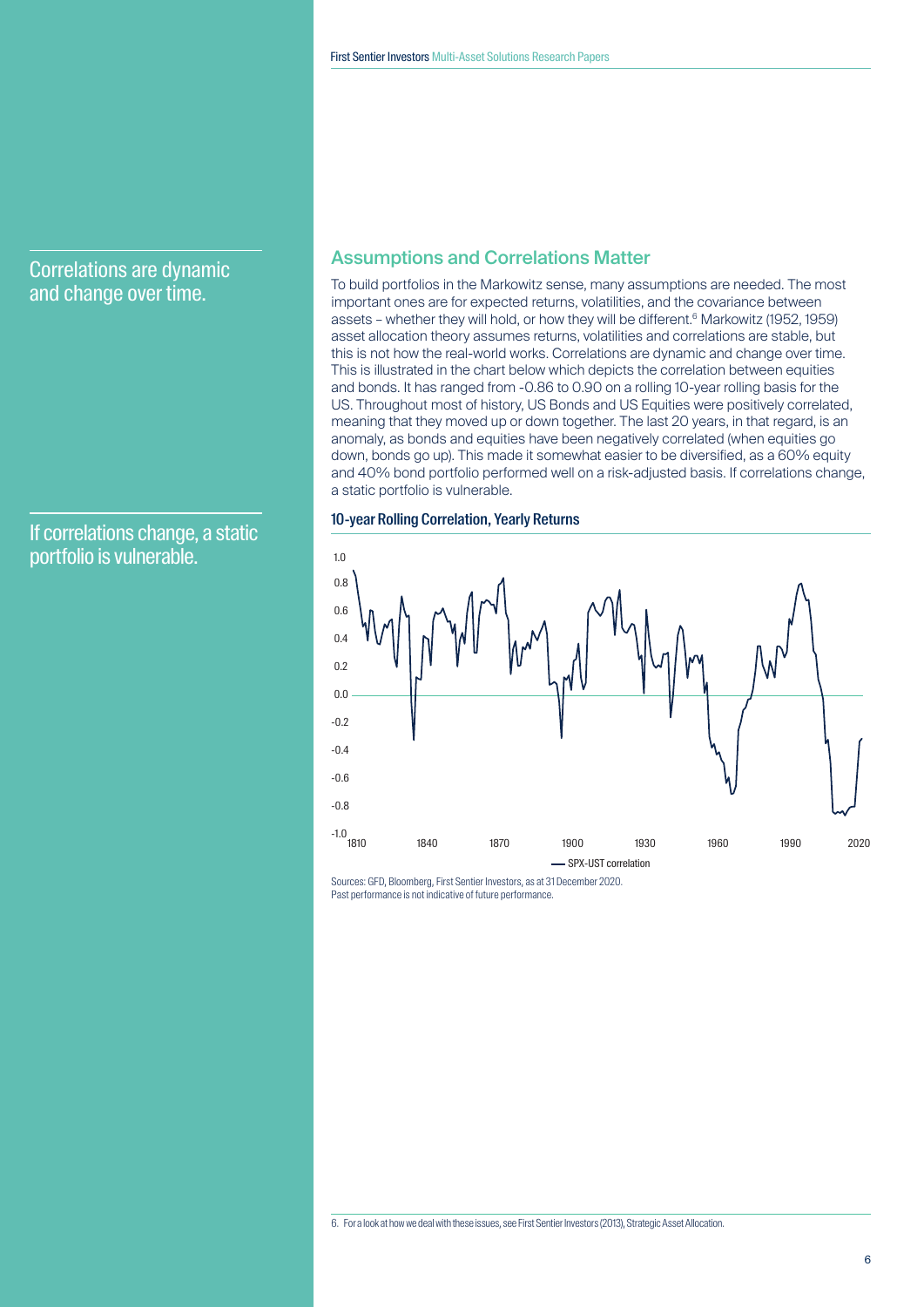Most theory is, in fact, time sensitive - it often works during a specific time period, which creates the need to be dynamic as the economic climate changes.

Most theory is, in fact, time sensitive – it often works during a specific time period, which creates the need to be dynamic as the economic climate changes. To deliver a return over inflation, it is important to know what assets protect against rising inflation. Fama and Schwert (1977) broke inflation down into expected and unexpected inflation. They found that expected inflation can be hedged by buying T-bills and bonds, while unexpected inflation is harder to protect against with liquid assets (inflation-linked bonds are now available, but they have their specific risks'). Fama and Schwert looked at 1953-71 for the US. Extending on that, while it seems like there may be a historical relationship between the year-on-year change in the US Consumer Price Index (CPI) and the yield on US Treasury bills since the 1970s, it is faint and a robust conclusion cannot be drawn upon. Relying on the fact that 'it has been thusly for fifty years' is a dangerous thing, as we saw with US housing prices in the 2000s. Fama and Schwert's results held only for a particular time and country, which is not uncommon; investors need to be flexible in their asset allocation as a consequence.

## US Inflation and Cash Return



Past performance is not indicative of future performance.

<sup>7.</sup> Specific inflation-linked bonds risks may include the performance profile in a period of deflation or interest rate rises, potential trading complexities, liquidity as well as taxation treatment.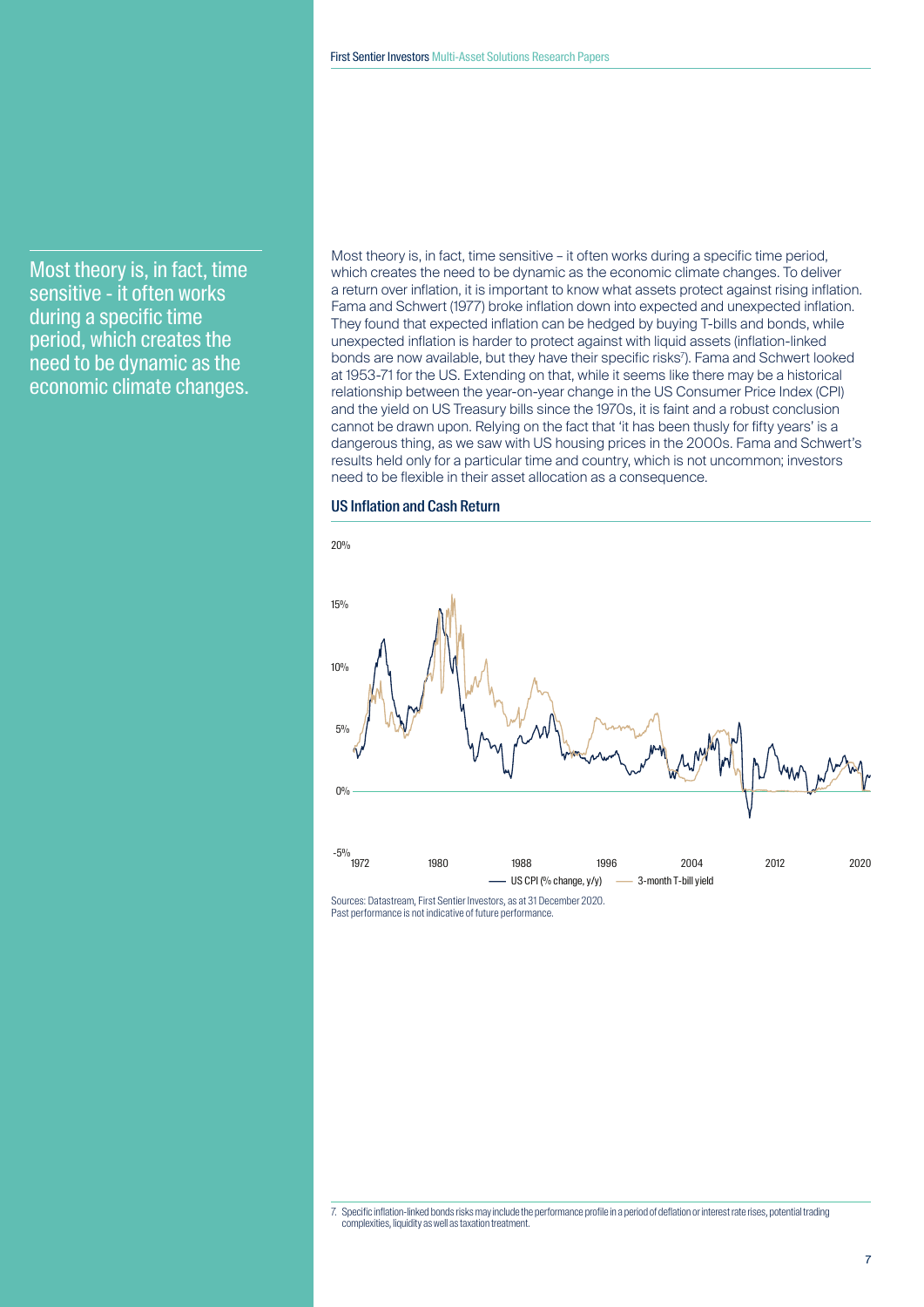When investing, it is important to consider the long-term fundamentals. Short-term optimism surrounding potential growth can last many years before ultimately dissipating and reversing.

# Three Lost Decades: Japan, 1992

Japan experienced a period of boom in the early 1980s which saw asset prices appreciate greatly, both in nominal and real terms. In the second half of the 1980s, asset prices doubled and even tripled in a matter of a few years, prompted by easy credit, rampant speculation and a lax monetary authority. But from the late 1980s, prices started stagnating and eventually collapsed. This asset bubble burst set in a period of economic stagnation and price deflation, leading to the 1990s being referred to as the 'Lost Decade' in Japan. One could argue that Japan has lost three decades so far. The Japanese economy began to recover a few times though none were a meaningful reprieve.

The asset price bubble had devastating effects on the Japanese economy. To date, the Japanese economy still feels the effects of the bubble era, with stocks nowhere near the highs of 1989. The Japanese Nikkei Index subsequently loss 40% within one year, 60% in three, and 80% within 13 years. Not only has there been practically no inflation since early 1990s, but investing in Japanese equities post the 1980s peak would have delivered negative real returns for multiple decades.

When investing, it is important to consider the long-term fundamentals. Short-term optimism surrounding potential growth can last many years before ultimately dissipating and reversing. Japan is an example where equities can stretch for long periods without providing investors with an increase in real capital – exemplifying the need for diversification across and within assets classes to achieve an investment objective.

#### Japanese Inflation and Equity Market Real Price Returns



Past performance is not indicative of future performance.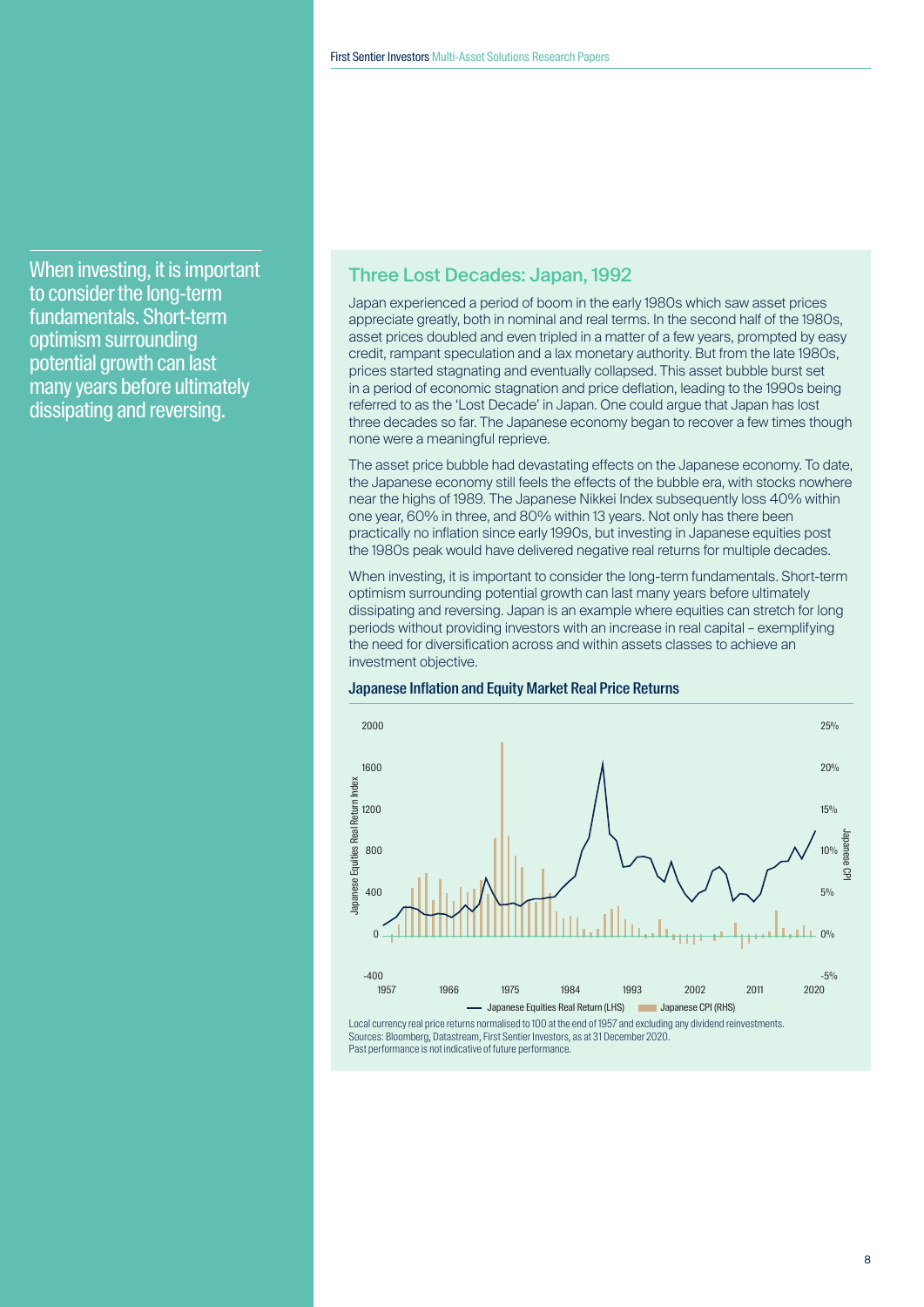# How to Build Portfolios?

Finally, how do we estimate expected returns? Fixed income instruments have yield-tomaturities, but for equities it becomes more complicated. A large part of financial theory (and financial products developed) is built on the fact that equities and bonds are good offsets; or in Markowitz' terms that the covariance between the two is low (or negative, during periods of turmoil). The last 40 years have seen an amazing bond rally as yields have come down, but what if that changes? Forward looking estimates need to take this into account, for both returns and correlations.

For volatility, the longer the history, the better – historical data needs to have been through all kinds of economic scenarios. Investors who did not have the Great Depression in their dataset have, for example, been at an enormous disadvantage for the last 15 years. The biggest risk for investors is that they do not meet their investment objective, but it is also important to have a risk management framework that takes all of the above factors into account to build a truly flexible, dynamic and well-diversified portfolios – without hidden risks.<sup>8</sup>

# First Sentier Investors Multi-Asset Solutions

Our multi-asset investing approach is designed to provide risk/return benefits that are not typically achievable by investing in a single asset class. We build multi-asset portfolios with a risk/return profile to meet individual investment needs such as a real return (return above inflation), with a focus on preserving capital, and generating growth over the long-term.

Our investment solutions range across the continuum of styles demanded by our clients, from more traditional asset allocation, through the investment spectrum to benchmark-unconstrained, absolute-return strategies.

The First Sentier Investors Multi-Asset Solutions team has the capability to provide sophisticated, customised and practicable asset allocation solutions that take into account underlying client liabilities, investment goals, risk perception and tolerance.

Our objective-based multi-asset strategies, which seek to overcome the limitations inherent in a traditional balanced approach, are defined by the following characteristics:

**Elexible and dynamic:** A flexible investment process, which can dynamically allocate to market beta and alpha opportunities. Our process has the flexibility to scale-up the risk allocation to alpha positions if market returns are not providing sufficient risk/return opportunities, or scale down the alpha positions if risk is deemed excessive.9

We strive to understand and narrow the distribution of investment outcomes. We seek to balance the trade-off between upside potential (meeting our investment objectives) and downside risk (what can stop us from meeting these objectives), which we believe can generate consistent results.

- Discretionary portfolio construction, not 'fund wrapping': We invest in the most efficient investment instruments, physical or derivative, based on the desired risk/ return exposures. This can include First Sentier Investors' portfolios where appropriate.
- Qualitative investment ideas, quantitatively verified, and qualitatively implemented: Our investment process utilises our qualitative insights and investment ideas, and verifies them through quantitative techniques. Given the breadth and scope of the investable universe, there is a need for quantitative rigour, which plays an important role in counteracting cognitive biases and ensuring that the process can be repeated over time.

<sup>8.</sup> Including, but not limited to, regime shifts, stress testing, Value-at-Risk (VaR) and volatility, economic factor analysis, and shifts in correlations, market betas, and Fama-French factors.

<sup>9.</sup> In First Sentier Investors (2014) we show how our Dynamic Asset Allocation process works.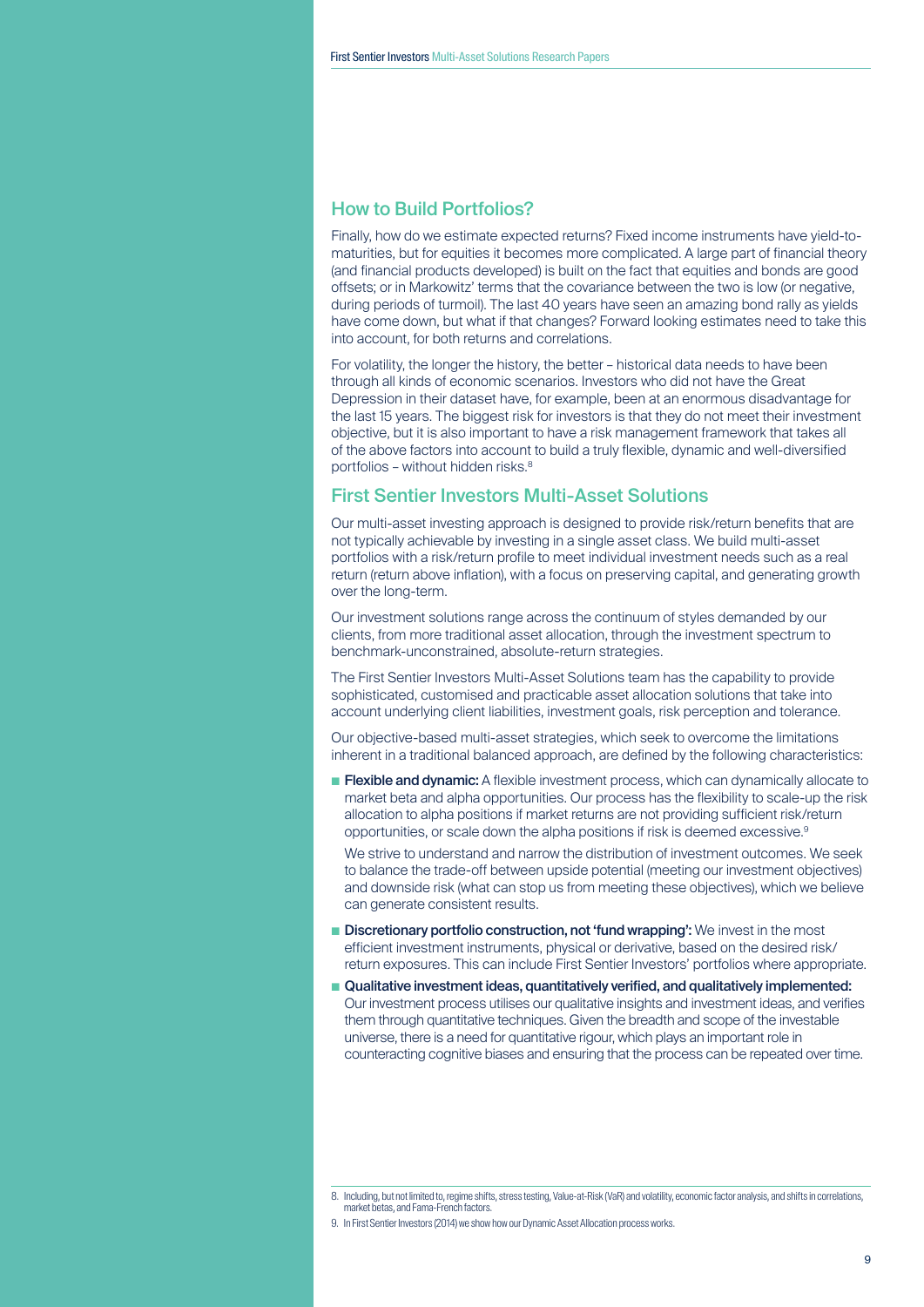# **References**

Fama, E. F. & Schwert, G. W. (1977), Asset Returns and Inflation. Journal of Financial Economics, 5(2), 115-146. https://doi.org/10.1016/0304-405X(77)90014-9

Lintner, J. (1965). Security Prices, Risk, and Maximal Gains From Diversification. The Journal of Finance, 20(4), 587-615. https://doi.org/10.2307/2977249

Markowitz, H. (1952). Portfolio Selection. The Journal of Finance, 7(1), 77–91. https://doi.org/10.2307/2975974

Markowitz, H. M. (1959). Portfolio Selection: Efficient Diversification of Investments. Yale University Press.

Mossin, J. (1966). Equilibrium in a Capital Asset Market. Econometrica, 34(4), 768–783. https://doi.org/10.2307/1910098

First Sentier Investors. (2013). Strategic Asset Allocation.

First Sentier Investors. (2014). Dynamic Asset Allocation.

Sharpe, W. F. (1964). Capital Asset Prices: A Theory of Market Equilibrium under Conditions of Risk. The Journal of Finance, 19(3), 425–442. https://doi.org/10.2307/2977928

Tobin, J. (1958). Liquidity Preference as Behavior Towards Risk. The Review of Economic Studies, 25(2), 65–86. https://doi.org/10.2307/2296205